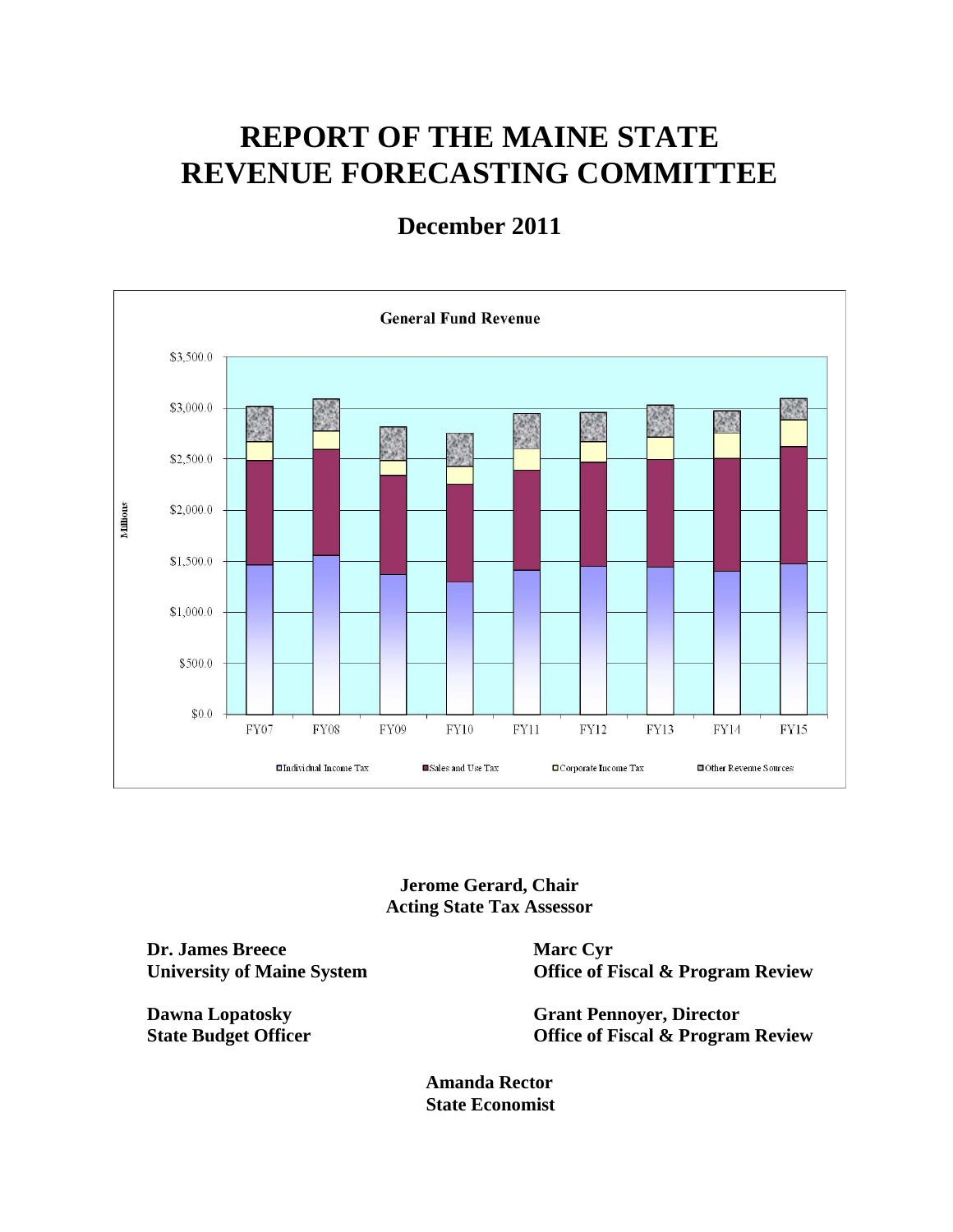## **Report of the Maine State Revenue Forecasting Committee December 2011 Forecast**

### **TABLE OF CONTENTS**

| I. |                                         |                                                                 |  |  |  |  |  |
|----|-----------------------------------------|-----------------------------------------------------------------|--|--|--|--|--|
| П. |                                         |                                                                 |  |  |  |  |  |
| Ш. |                                         |                                                                 |  |  |  |  |  |
|    | $\mathbf{A}$ .                          |                                                                 |  |  |  |  |  |
|    | <b>B.</b>                               |                                                                 |  |  |  |  |  |
|    | $\mathbf{C}$ .                          |                                                                 |  |  |  |  |  |
|    | D.                                      | Medicaid/MaineCare Dedicated Revenue Taxes Summary 4            |  |  |  |  |  |
|    |                                         |                                                                 |  |  |  |  |  |
|    | <b>APPENDICES</b>                       |                                                                 |  |  |  |  |  |
|    | A.                                      | <b>General Fund Summary Table</b>                               |  |  |  |  |  |
|    | <b>Highway Fund Summery Table</b><br>В. |                                                                 |  |  |  |  |  |
|    | $\mathbf{C}$ .                          | <b>Fund for a Healthy Maine Summary Table</b>                   |  |  |  |  |  |
|    | D.                                      | <b>Medicaid/MaineCare Dedicated Revenue Taxes Summary Table</b> |  |  |  |  |  |

- **E. Economic Background Information**
- **F. Maine Revenue Services Recommendations**
- **G. Forecast Summaries and Other Background Materials**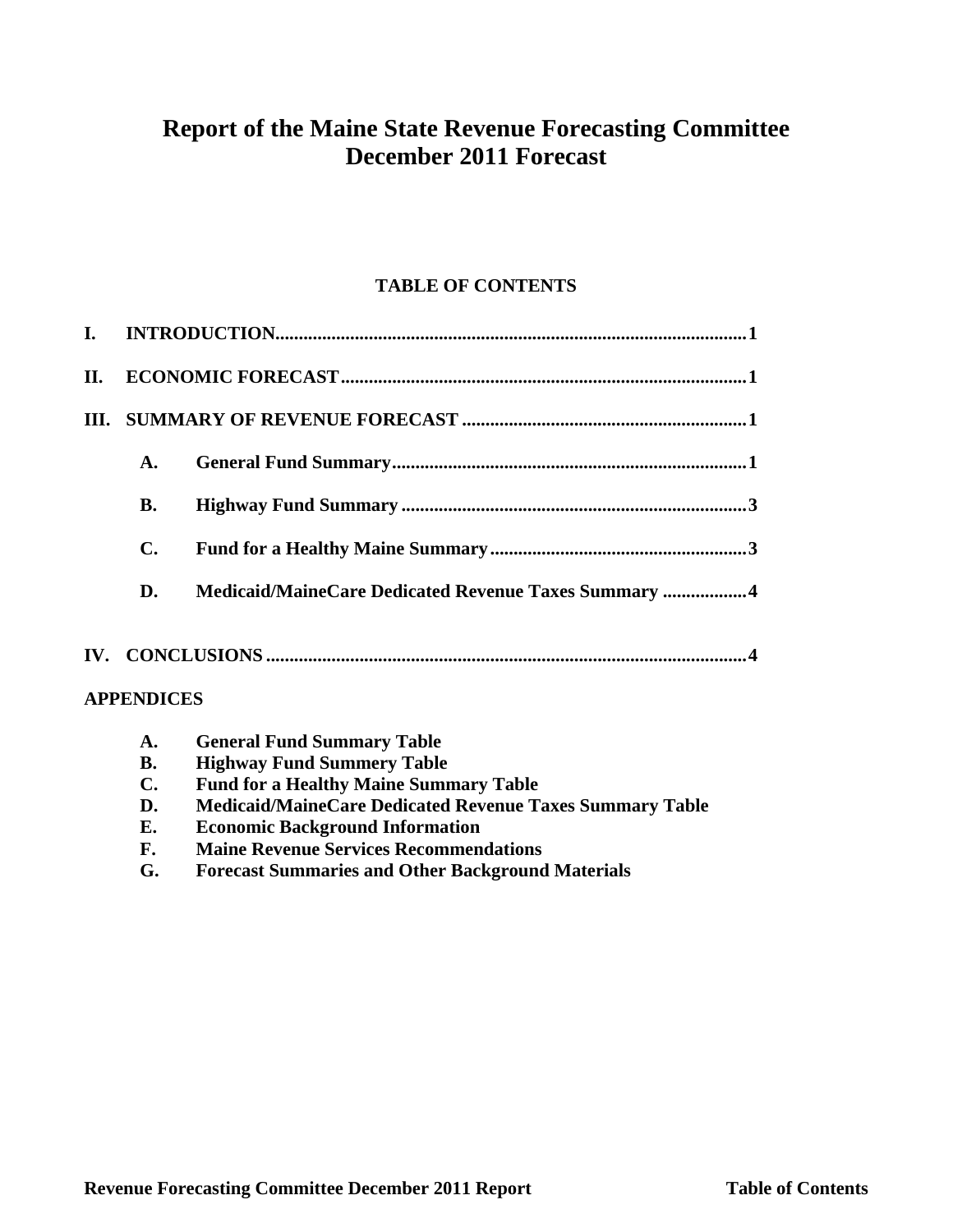### **Introduction**

The Revenue Forecasting Committee (RFC) met on November 18, 2011 to review and update the current revenue forecast to comply with the statutory reporting date of December 1<sup>st</sup>. The RFC has revised its revenue projections through the fiscal year ending June 30, 2015 for the General Fund, Highway Fund, Fund for a Healthy Maine and Medicaid Dedicated Revenue Taxes.

### **Economic Forecast**

This update of the revenue forecast began with an updated economic forecast statutorily due by November  $1<sup>st</sup>$ . That economic forecast was developed by the Consensus Economic Forecasting Commission (CEFC) at its meeting on October 24, 2011. The CEFC reviewed and discussed various economic scenarios and again expressed concern over the lack of job growth and the likelihood that certain employment measures would be revised downward from projections. At the date of the meeting the European debt crisis was focused on Greece. Since then the attention has been refocused on Italy. With few signs of significant economic progress in the near term, the CEFC agreed with and adopted most of the macroeconomic assumptions favored by IHS Global Insights' baseline forecast updated in October 2011. The revised forecast reduced assumptions for employment and personal income. A copy of the November 2011 report of the CEFC and other economic information providing the basis for this revenue forecast is included in Appendix E.

### **Summary of Revenue Forecast**

The economic variables in the CEFC forecast were used as inputs for Maine Revenue Services' tax models to help project revenue from the major taxes. Data related to non-tax revenue lines were provided by a number of different state agencies and reviewed by staff in the Office of Fiscal and Program Review and the Bureau of the Budget to come up with consensus recommendations. The RFC reviewed Maine Revenue Services' and other staff recommendations at its meeting on November 18<sup>th</sup> and made some adjustments to those recommendations. The following tables and narratives highlight the final changes to each of the major funds and revenue sources accepted by the RFC as its December 2011 update to the revenue forecast. More detail on each of the funds and revenue sources is provided in the various appendices.

|                         | <b>FY11 Actual</b> | <b>FY12</b>     | <b>FY13</b>     | FY14             | <b>FY15</b>      |
|-------------------------|--------------------|-----------------|-----------------|------------------|------------------|
| <b>Current Forecast</b> | \$2,944,956,756    | \$2,945,628,851 | \$3,039,933,432 | \$3,020,369,958  | \$3,140,244,893  |
| Annual % Growth         | 6.9%               | $0.0\%$         | 3.2%            | $-0.6\%$         | 4.0%             |
| Net Increase (Decrease) |                    | \$10,645,254    | $(\$9,643,359)$ | $(\$46,225,103)$ | $(\$45,607,018)$ |
| <b>Revised Forecast</b> | \$2,944,956,756    | \$2,956,274,105 | \$3,030,290,073 | \$2,974,144,855  | \$3,094,637,875  |
| Annual % Growth         | 6.9%               | 0.4%            | 2.5%            | $-1.9\%$         | 4.1%             |

**General Fund Summary** 

General Fund revenue estimates (also refer to Appendix A and other background materials in Appendix F and Appendix G) are being revised upward by \$10.6 million in FY12 and then downward by \$9.6 million in FY13, resulting in a net increase of budgeted revenue for the 2012-2013 biennium of \$1.0 million. The effects of the technical changes as part of targeting the tax models to updated tax data and the better short-term corporate profit growth in the economic forecast offset the slower Personal Income

#### **Revenue Forecasting Committee December 2011 Report Page 1 2012 1 2 | Page 1 | Page 1 | Page 1**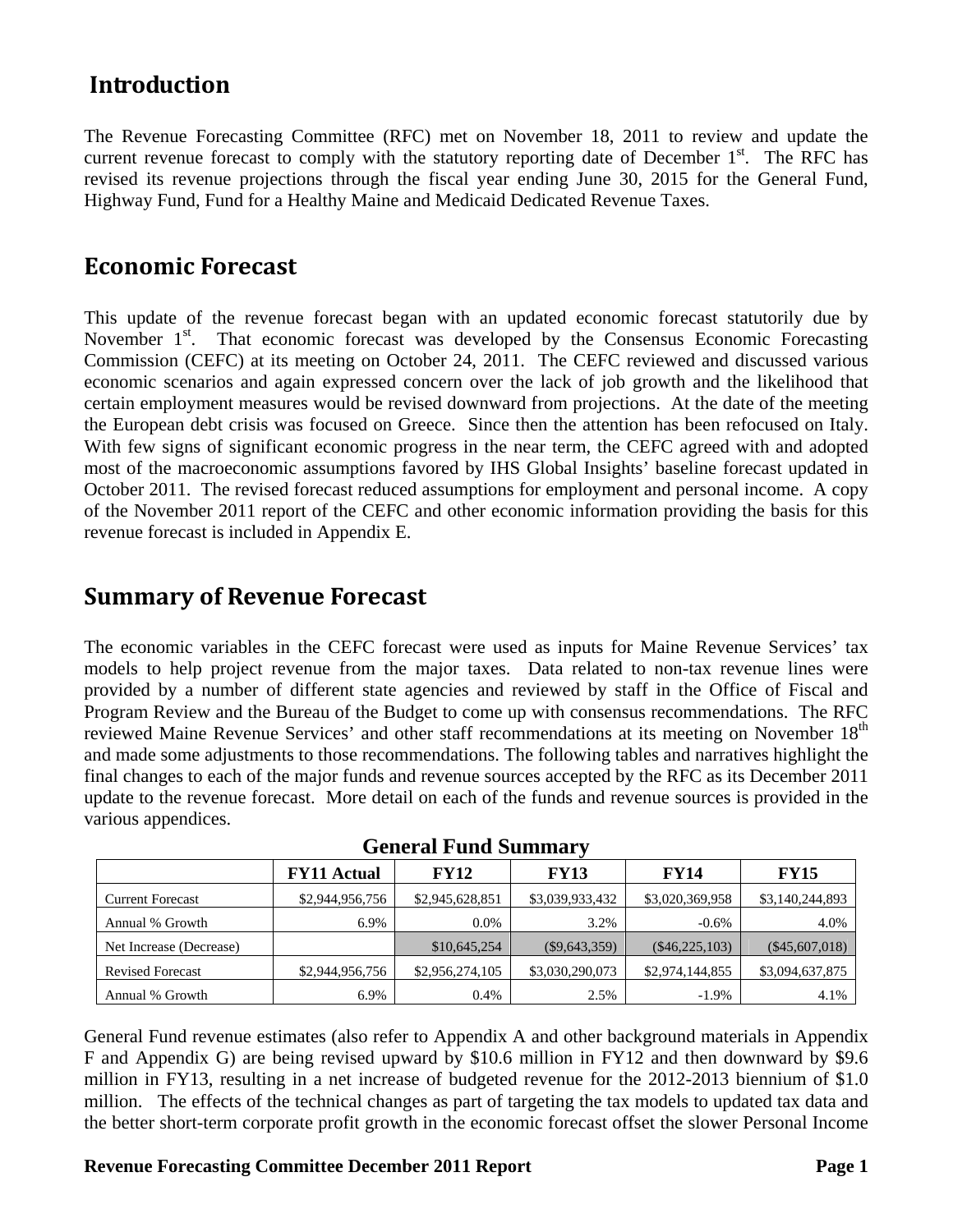growth assumptions in FY12. However, beginning in FY13 the effect of slower growth assumptions in the economic forecast outweigh these positive factors and the downward revisions to budgeted General Fund revenue for the 2014-2015 biennium total \$46.2 million in FY14 and \$45.6 million in FY15.

Sales and Use Tax, which for the purposes of the tax models is combined with the Service Provider Tax, is forecast upward for three of the four years of the forecast period. The revisions are the result of the net effect of the changes in several economic assumptions used in the sales and excise tax model, primarily the declines in the savings rate, energy price index changes and aggregate Personal Income growth. The tax model was also targeted to account for growth in taxable sales in the Business Operating sector. The combined net changes for the forecast of these 2 major tax lines are an increase of \$3.3 million in FY12, a decrease of \$2.8 million in FY13, an increase of \$0.5 million in FY14 and an increase of \$9.6 in FY15. Based on recent experience, the RFC is making an ongoing annual adjustment shifting \$3.0 million from the Service Provider Tax portion to the Sales and Use Tax category of the combined taxable sales forecast. **This category is subject to the greatest downside risk, if oil prices affecting heating oil and motor fuel prices do not recede from the current high levels.**

Individual Income Tax estimates are projected upward in FY12 (\$5.4 million) and downward by a similar amount in FY13 (\$5.4 million) before the slower jobs and income growth projections of the economic forecast turn the revisions significantly negative. Individual Income Tax revenue estimates are reduced by \$40.5 million in FY14 and \$46.0 million in FY15. Initially, the effect of adjusting the distribution of taxable income to upper income tax brackets based on recent tax experience increased the starting base high enough to produce a net positive effect in FY12.

Corporate Income Tax revenue is the largest positive influence on the forecast. With many businesses having worked hard to find ways to cut costs, any improvements in income can flow directly through to the bottom line. The significant improvement in the corporate profit growth assumptions in calendar years 2011 and 2012 raised projections by \$20.2 million in FY12 and \$18.7 million in FY13. The growth assumptions in 2013 and beyond are below the previous projections, moderating the increases in the next biennium to \$8.7 million in FY14 and \$4.3 million in FY15.

The net changes to the income and sales tax categories summarized above that affect revenue sharing transfers will increase the amount transferred for municipal revenue sharing in FY12 by \$2.2 million and by \$0.7 million in FY13, but will decrease \$1.3 million in FY14 and \$1.6 million in FY15. After netting out the revenue sharing transfers, these major tax lines result in increased revenue projections of \$36.6 million for the 2012-2013 biennium, but decreased revenue projections of \$60.4 million for the 2014- 2015 biennium.

For the other categories, the adjustments were much more consistently negative and virtually eliminated the net increase from the sales and income taxes in the 2012-2013 biennium. Some of these other adjustments include the following:

- \$7.0 million related to the reduction in value of traditional telecommunications property that affects the State's Telecommunications Personal Property Tax;
- \$8.2 million in Estate Tax collections;
- \$3.0 million in cigarette and tobacco products tax revenue;
- \$3.5 million reduction in fine revenue, largely due to budgetary effects on enforcement;
- \$3.8 million reduction of STA-CAP revenue, cost allocation revenue, that has been affected by reduced expenditures, particularly for federal funds and the Highway Fund;

#### **Revenue Forecasting Committee December 2011 Report Page 2 2 Page 2**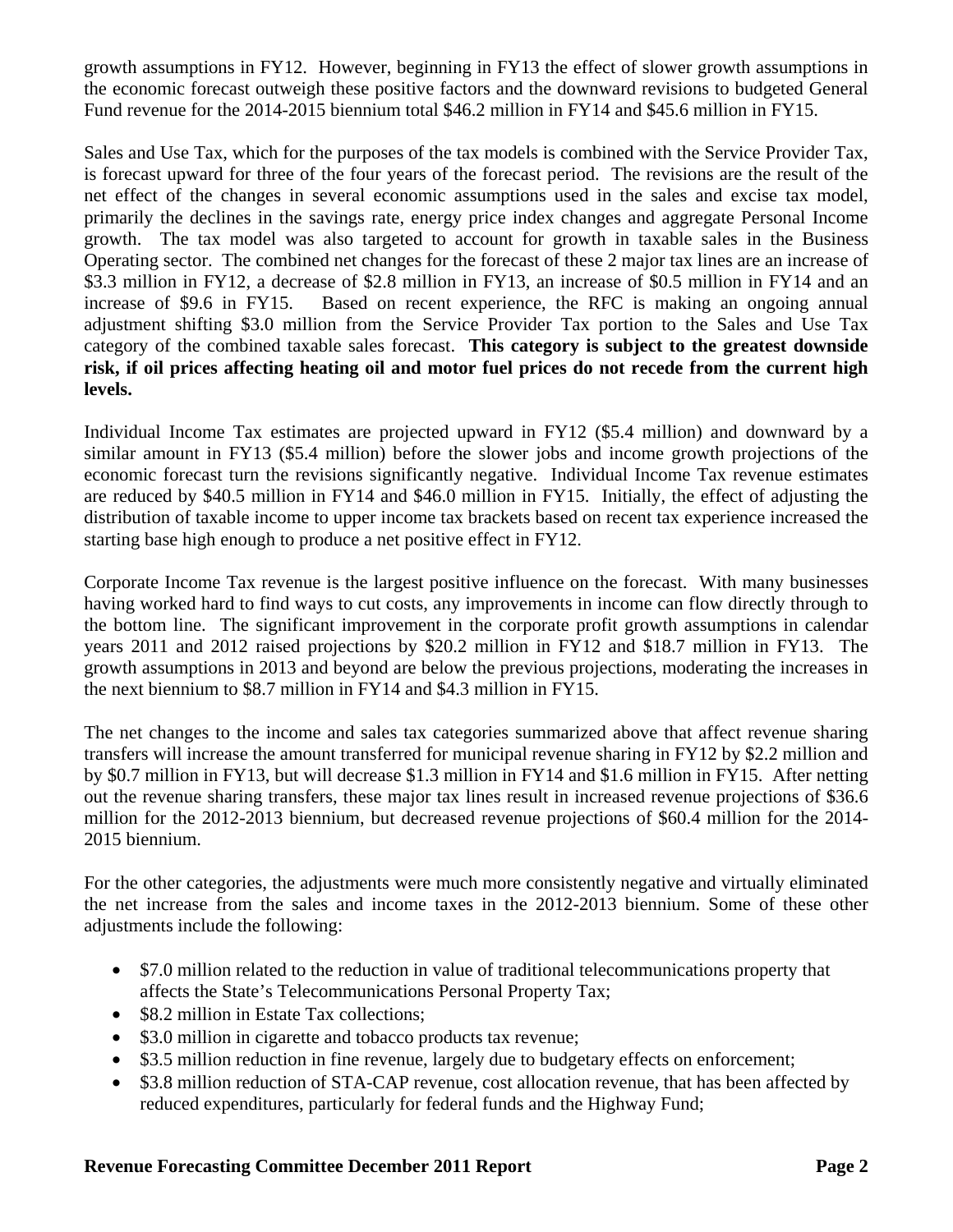- \$2.3 million in revenue from hunting and fishing licenses, based on a more thorough analysis of sales trends and historical data;
- \$2.4 million related to a Department of Health and Human Services (DHHS) policy decision related to Medicaid Targeted Case Management billing for services provided by DHHS;
- \$2.0 million from Circuitbreaker (Tax and Rent Refund) program from some recent tax appellate decisions on rents;
- \$1.0 million from lower projected General Fund expenditures subject to reimbursement from the Unorganized Territory Property Tax; and
- \$0.8 million from Casino/Racino revenue (despite the addition of table games in Bangor, recent performance has fallen below projections and growth assumptions have been lowered).

| - ----- - --------      |                    |               |               |               |               |  |
|-------------------------|--------------------|---------------|---------------|---------------|---------------|--|
|                         | <b>FY11 Actual</b> | <b>FY12</b>   | <b>FY13</b>   | <b>FY14</b>   | <b>FY15</b>   |  |
| <b>Current Forecast</b> | \$311,351,155      | \$316,364,800 | \$318,338,584 | \$319,458,744 | \$319,579,911 |  |
| Annual % Growth         | 0.1%               | 1.6%          | $0.6\%$       | 0.4%          | $0.0\%$       |  |
| Net Increase (Decrease) |                    | \$1,569,931   | \$537,166     | \$1,676,069   | \$3,615,983   |  |
| <b>Revised Forecast</b> | \$311,351,155      | \$317,934,731 | \$318,875,750 | \$321,134,813 | \$323,195,894 |  |
| Annual % Growth         | 0.1%               | 2.1%          | 0.3%          | 0.7%          | 0.6%          |  |

### **Highway Fund Summary**

Highway Fund revenue estimates (also refer to Appendix B and the RFC's web page) are revised upward by \$1.6 million in FY12, \$0.5 million in FY13, \$1.7 million in FY14 and \$3.6 million in FY15. Economic assumptions related to aggregate Personal Income growth, Consumer Price Index changes and changes in oil and energy prices interacted to produce modest net changes in the projections. Fuel Taxes are being revised upward in this forecast largely based on the underlying economic assumption of declining fuel prices. Without that price decline, the model would have projected Fuel Taxes lower in each year of the forecast. Within the Fuel Taxes category, Gasoline Tax collections were under budget through October; gasoline prices have retreated recently, demand has not yet shown much of a recovery or reaction to the recent declines in gasoline prices. This fuel price assumption and its effect on this revenue forecast will need to be watched carefully. The risk to this forecast is very high, if demand does not react to the recent gasoline price reductions or if record high heating oil prices interfere with the recovery in fuel consumption.

The increases in estimates for the Fuel Taxes category were partially offset by some reductions of estimates for fine revenue and interest earnings.

|                         | www.communicat     |              |              |                 |                 |
|-------------------------|--------------------|--------------|--------------|-----------------|-----------------|
|                         | <b>FY11 Actual</b> | <b>FY12</b>  | <b>FY13</b>  | <b>FY14</b>     | <b>FY15</b>     |
| <b>Current Forecast</b> | \$54,386,707       | \$53,623,250 | \$53,667,932 | \$60,383,598    | \$60,052,787    |
| Annual % Growth         | $-5.5\%$           | $-1.4\%$     | $0.1\%$      | 12.5%           | $-0.5%$         |
| Net Increase (Decrease) |                    | \$904,888    | \$311,702    | $(\$6,108,865)$ | $(\$6,187,485)$ |
| <b>Revised Forecast</b> | \$54,386,707       | \$54,528,138 | \$53,979,634 | \$54,274,733    | \$53,865,302    |
| Annual % Growth         | $-5.5\%$           | 0.3%         | $-1.0\%$     | 0.5%            | $-0.8\%$        |

#### **Fund for a Healthy Maine Summary**

For the Fund for a Healthy Maine (FHM), updated projections by the National Association of Attorneys General (NAAG) for tobacco settlement payments increased projections for the current biennium by \$1.2 million, but uncertainty about the timing of the final resolution of litigation surrounding the non-

#### **Revenue Forecasting Committee December 2011 Report Page 3** Page 3